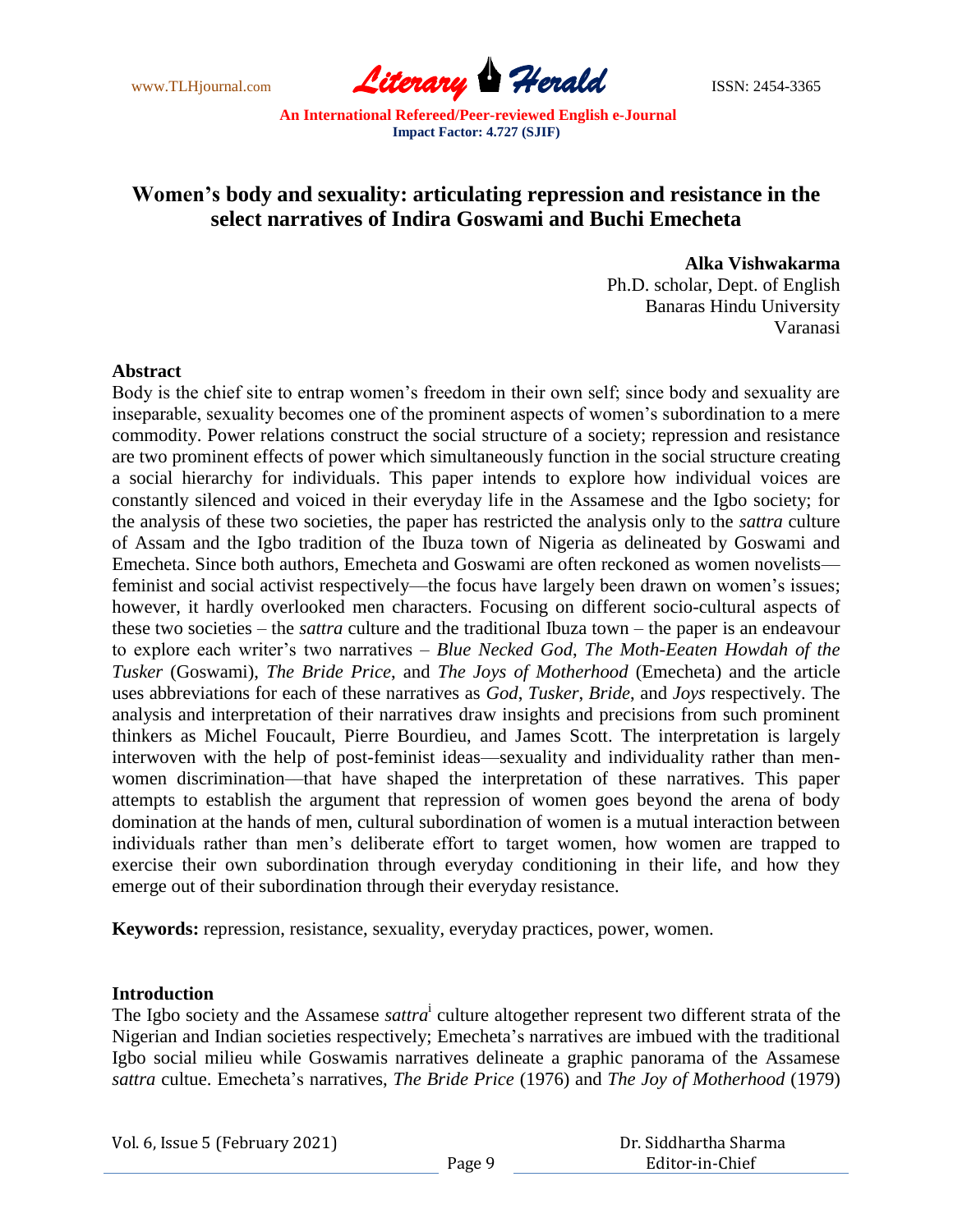

explore existing financial exchange of girls as bride and notion of motherhood v/s womanhood respectively; the former presents how women are means of transactional artifact in the Igbo society while the latter speculates on motherhood that becomes constraining and subordinating their existence to reproduction. Goswami"s *The Blue-necked God* (1976 [trans. 2013]) exposes the brutal reality of the widows residing in the city of Brindavan; the *sattra* culture is exemplified in the narrative, *The Moth-Eaten Howdah of the Tusker* (2004 [trans. 2005]). Majority of the southeast Nigeria is inhabited by the Igbo people and their traditional culture<sup>ii</sup>; the Igbo social structure is believed to be patriarchal in its socio-cultural hierarchy. Women are supposed to have subordinate position in society on the basis of the vulnerability of their bodies and it is the men who create their world by monopolizing various customs and cultural practices of their village, Ibuza; women also control a large part of Igboland due to their contribution to local market through various club groups and age associations<sup>iii</sup>. Nevertheless, it hardly improvises their condition and relegated position under certain socio-cultural practices and customs; Aku-nna and Nnu-Ego exemplify such cultural subordination in their daily lives. Goswami's women characters are independent and take steps to have their ways in the *sattra* society; yet their subordination under religio-cultural customs and traditions. Their subordination and individual repression and resistance are analyzed on the basis of manipulation of their sexuality and everyday practices.

### **Contextualizing everyday repression and subordination**

Repression is often understood in terms of power relation that functions through individual interaction; therefore, contextualizing repression in power discourses brings out a comprehensive understanding of repression in individuals daily life. To a broader understanding, power is taken as individual actions; it "acts upon actions: an action upon action, on existing actions or on those which may arise in the present or the future" (Foucault 1982, 789). Power, therefore, is considered a "practice" (de Cherteau 1984), "habitus" (Bourdieu 1991), and "discipline" (Foucault 1995); repression is, according to Foucault, linked to repression of sexuality and "all the agencies of control and all the mechanisms of surveillance" (1978, 41) are grounded in creation of accepted sexuality and its prohibitions. Habitus, enunciates Bourdieu, is a strategic power through actions; "behaviour is strategic rather than rule or norm conforming" (Shwartz 1997, 99). Habitus constitutes internalization of norms on the basis of individuals" daily behaviour; it determines a wide range of dispositions to shape individuals and thus there is a "set of dispositions that are formed, stored, recorded and exert influence to mould forms of human behaviour" (Navarro 2006, 16). Foucault's disciplinary power and Bourdieu's *habitus* help to speculate over individual subordination in their daily life experiences.

Emecheta as a feminist has enlightened her readers of crucial women issues that are constituted in their daily life; while focusing on widows at large, Goswami's narratives endeavour to manifest women predicament in the *sattra* culture. Both writers present how women"s sexuality is channelized to subordinate their position as an individual in the patriarchal society. In the Igbo society, women often get married early in their prime time; women's subordination has resulted as a consequence of prevalent cultural practices such as bride price, polygamy, inheritance, and their customary subordination. Aku-nna has developed a great love for "her father, and he responded as much as their custom allowed – she was not only a girl?"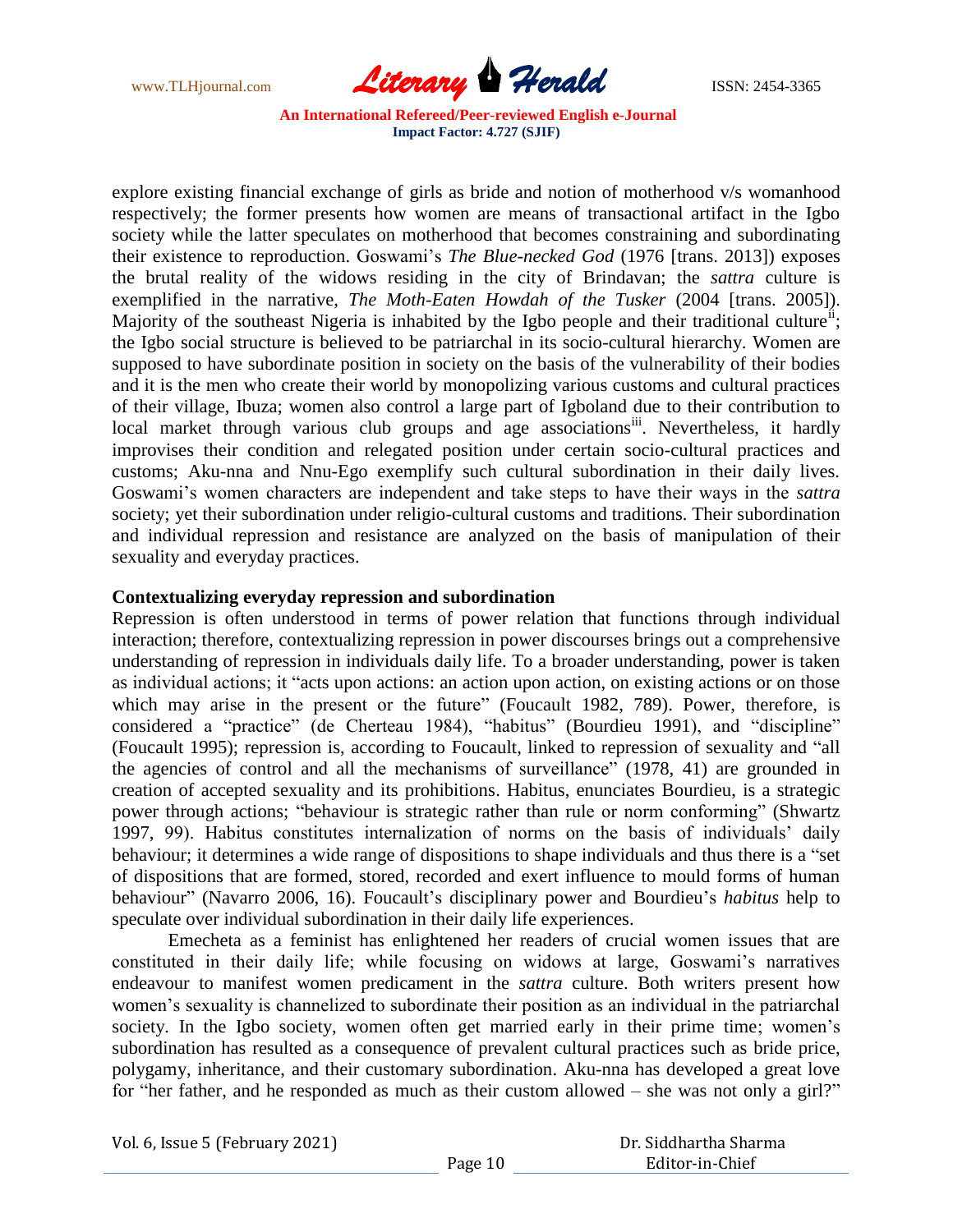

(*Bride* 17). Her father has always loved her more than any of his children even his son Nnanndo; he induces the thought that she is the property of her father

He had named her Aku-nna, meaning literally "father's wealth", knowing that the only consolation he could count from her would be her bride price. To him this was something to look forward to. (*Bride* 10)

Her internalization of her identity as an appendage to her father objectifies her as a thing who will bring him all the fruits he has desired for; she is determined "to marry well, a rich man of whom her father would approve and who would be able to afford her expensive bride price" (*Bride* 10). Her duty to her family is clear and she is determined to shoulder her responsibility as a daughter to present herself as a transactional aid to her family. At first, a woman is her father"s property and she is soon to be transferred to another owner as brother or husband in her latter life; a "girl belonged to you today as your daughter, and tomorrow, before your very eyes, would go to another man in marriage" (*Bride* 17). Custom of bride price is first aspect of woman"s subordination in the Igbo society which reduces her body to an object to be sold for the sake of her own family; polygamy is the most brutal custom that reduces them only to an object of sexuality and reproduction and the Igbo society has its own justification to follow it. After the demise of Aku-nna"s father, her mother Ma Blackie is inherited by his elder brother, Okonkow; Ogugua enlightens her of the Ibuza custom saying, ""your mother is inherited by my father, you see, just as he will inherit everything your father worked for"" (*Bride* 64). *The Joys of Motherhood* focuses on its central issue of motherhood and womanhood but it does no fail to throw light over polygamy which is induced in women as an acceptable behaviour of their Igbo husbands; Nwokocha Agbadi, Nnu-Ego"s father, has seven wives in his hometown Ogboli

Two of Agbadi"s wives came from Ibuza, two from his own village of Ogboli, three were slaves he had captured during his wanderings; and he also had two mistresses. (*Joys* 11)

The Igbo society accepts polygamy because through this a man shows his wealth; therefore, chieftanciship<sup>iv</sup> and polygamy are two prominent aspects of showing a man's wealth. Polygamy, observes Basden, is "an indication of social standing and, to some extent signs of affluence; in any case they are counted as sound investments" (1921, 97). The habitual internalization establishes such customs as bride price and polygamy in their society; it is through their "earl socialization experiences in which external structures are internalized" (Shwartz, 103). Their internalization is result of their social interaction; Nnu-Ego"s internalization of polygamy is result of her interaction and relation with her father Agabadi who has seven wives n line to show his wealth. Latter, her husband takes another wife in her inability to reproduce; motherhood, therefore, is not only meant for womanhood but also manhood, her husband Amatokwu says, ""I have no time to waste my precious male seed on a woman who is infertile"" (*Joys* 32). A woman's body becomes 'docile<sup>'</sup> under the disciplinary practices that function in the guise of various customs and rituals allotted for individuals; these practices consequently are internalized in their habitual behaviour resulting in their subordination.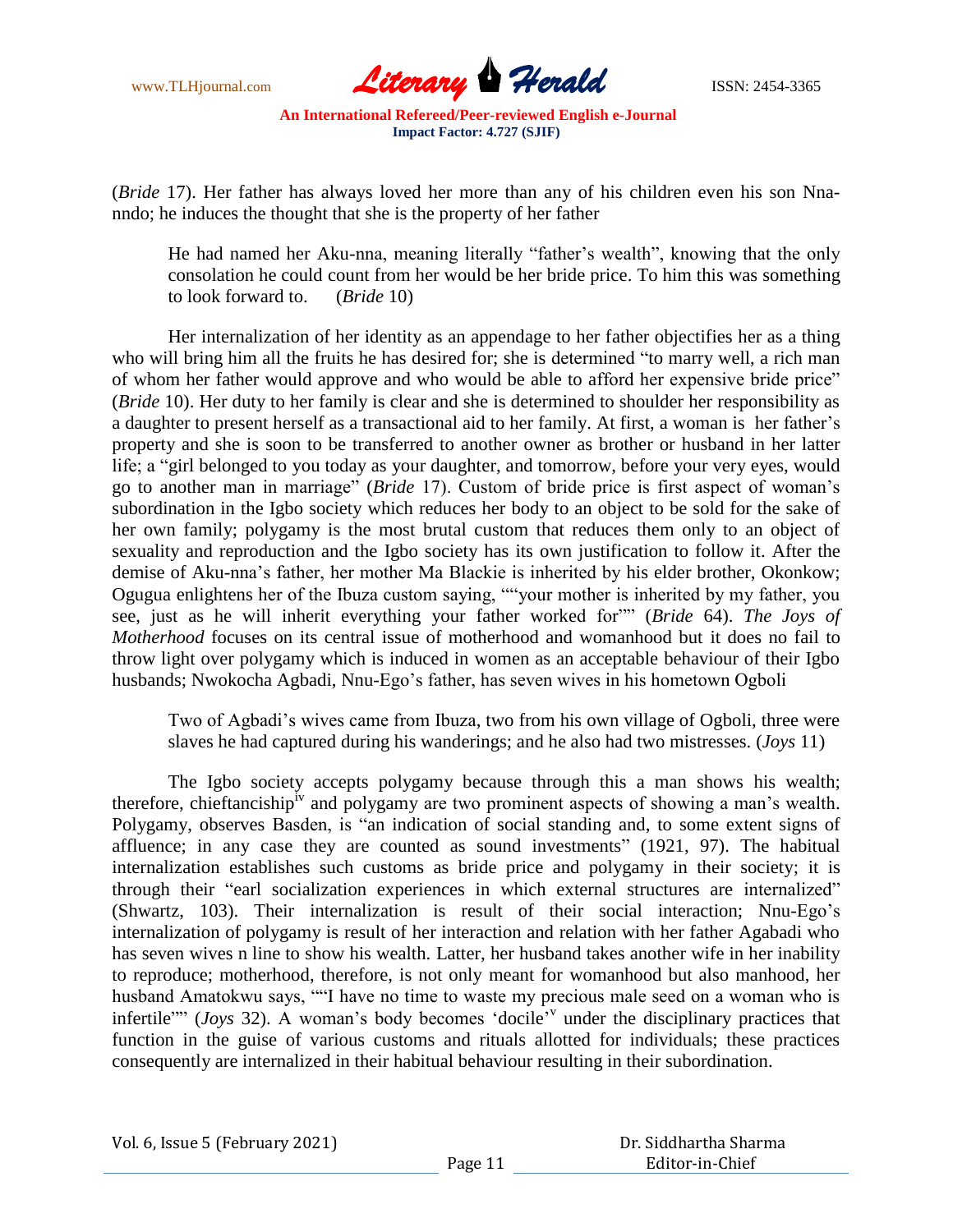

Goswami, however, presents a panorama of the *sattra* culture constructed under religious scriptures; social structure of the *sattra* is built through power of scriptures exercised by the priests and their followers. Saru Gossainee, Giribala, and Durga are widows of the Amarnga *sattra*; their subordination to cultural and scriptural power is illustrated through their widowhood. Their increasing miserable condition shows their everyday struggle to meet their ends; Giribala is boycott from the society after the death of her husband

Once long back, from such a trailing crowd, a voice had cried out, "Don"t touch her! Don't touch her! You women with *sindoor*. She's a widow now."... Giribala jumped out from the cart and went towards the right-hand side of the verandah. . . weeping quietly. (*Tusker* 27)

Besides their social exclusion, their subordination is customized in their daily life experiences; they are not allowed to eat fried and cooked food. In the similar grain, widows residing in Vrindavan are called *radhesyamis* and their life is narrowed and limited only to the small dark rooms of the city of Brajdham; behind the Radha Damodar Temple "were numerous small and dark rooms", looking like "pigeon-holes", and the place was inhabited with "a crowd of emaciated and gaunt old widows who made their living as radheshyamis" (*God* 36).

Foremost subordination of widows takes place through social boycott in the most auspicious occasions; however, along with their social ostracization, sexual repression is interwoven in their daily life. Saudamini is not allowed to have a relationship with a Christian youth in her family; therefore the Roy Choudhary family brings their daughter to Braj to show her the "small room towards the back of the building" (*God* 13) to which her life is meant to be limited by her only. Internalization of widows-subordination is cultural and its basis is found in religious scriptures propagated by the priests who are males, indeed. Renunciation to sexuality is the greatest humiliation to young widows" bodies; but it does not protect them from being brutally scrutinized under the evil eyes. "Like butchers examining animals before buying them, the young men would strip off their clothes in order to examine their bodies thoroughly and make sure that they are without any blemishes" (*God* 8). Their sexuality is not to be voiced by themselves but it becomes a property at the hands of the priests who would, in the name of being provider, allow them to stay in their house to contribute in their daily works and consequently being partners in many other aspects

Many priests had kept destitute widows in their rooms before this. Both parties benefitted by this arrangement. The poor women were assured that there would be someone to see to their needs when they died and the priests had their work done and their housekeeping, *whatever there was of it*, taken care of. (*God* 37)

Widows are forced to lead a life of destitute and the priests are the first to take advantage of it; Alamgarhi would live with a young widow named Shashiprova. Saru Gossainee is assisted by Mahidhar Bapu at her home; however, she remains careful regarding her reputation and hardly stains her respectful status – "Wickedness had never tainted her thoughts or her actions. Even when Mahidhar was not present in the house, she had never touched his cot or sat on it. She

| Vol. 6, Issue 5 (February 2021) |         | Dr. Siddhartha Sharma |  |
|---------------------------------|---------|-----------------------|--|
|                                 | Page 12 | Editor-in-Chief       |  |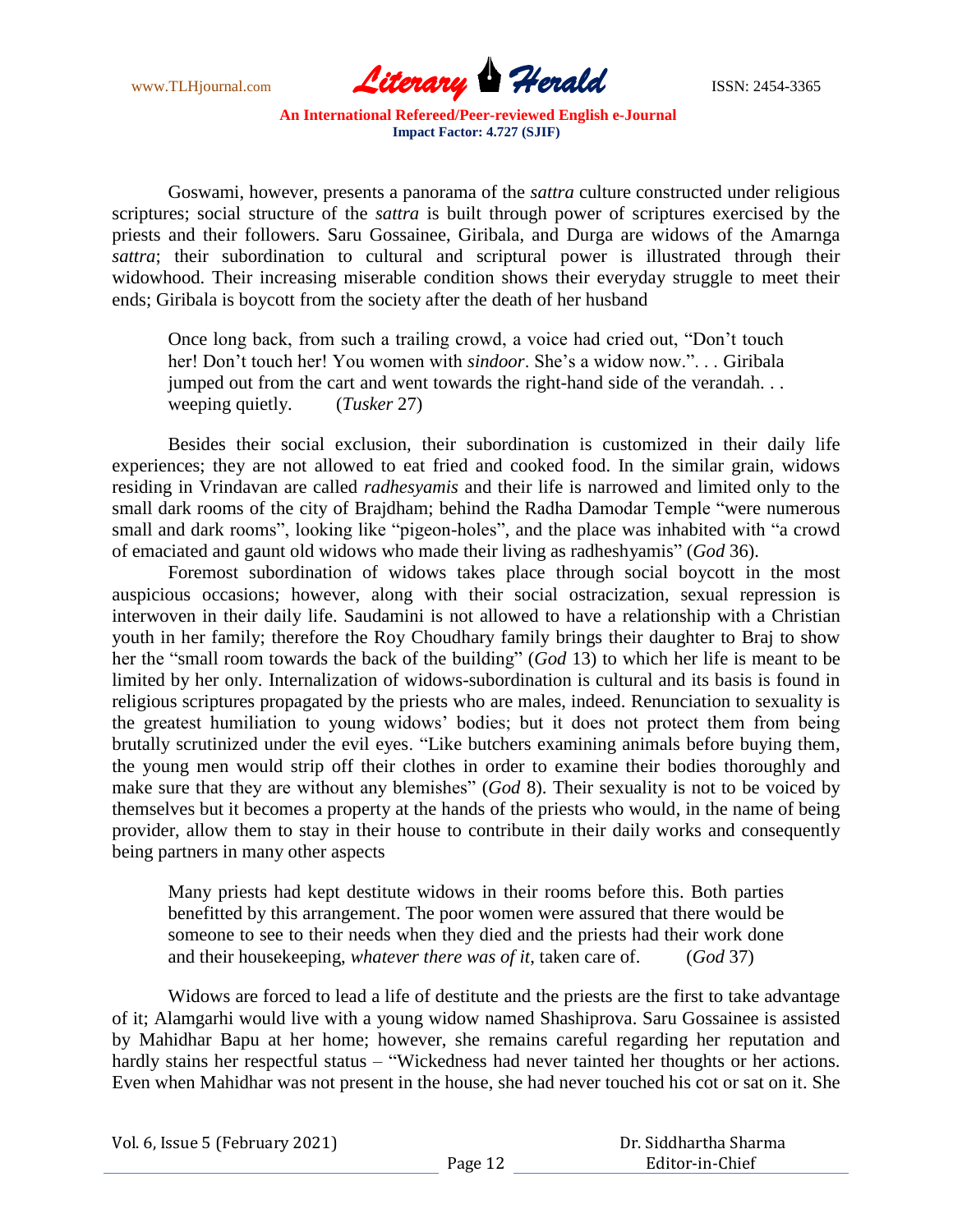

had tightly bound her daily routine and she had never tried to break this chain" (*Tusker* 186). The widows restrain their bodily needs and desires; they never respond to its calls and urges. Durga, Indranath's aunt, becomes a stern adherer to widowhood because in her opinion a widow's respect depends on her strict adherence to widowhood rituals exemplified in Saru Gossainee; she adores Saru for it saying, "Saru Gossainee gets things done through her disciples. She has never set foot on the land herself. That is why she is respected so much by everybody!" (*Tusker* 9).

Emecheta"s narratives throw light over brutal practices that target women"s bodies as object of men"s observation for their forbearance and tolerance; *The Bride Price* exposes women's body as an object of men's scrutiny through their open exposure before their wedding. Before wedding the Igbo women are not supposed to cover their upper bodies; "their custom allowed this. Boys would come into your mother's hut and play at squeezing a girl's breast until they hurt; the girl was supposed to try as much as possible to ward them off and not be bad tempered about it" (*Bride* 97). These brutal customs take place in the presence of elders and sometimes their elder women, mother or aunts; women become equal partners in their own domination and justifying it through the exercise of those practices in their daily life. Aku-nna"s mother hardly interrupts the situation until her daughter gives a painful voice due to Okoboshi"s advancement to her which her custom allowed in the traditional Igbo customs of the Ibuza town.

Repression of women is internalized through social interaction between individuals in their daily life experiences; their daily behaviour and practices are normalized creating stabilized norms and practices which are further continued through generations. Widows self repression is the exercise of disciplinary practices to restrain their bodily needs in order to present a perfect model of widows to be followed through generations; widows deviation from allotted rituals is a punishable offence through various *prayashchit* and thus "each subject finds himself caught in a punishable, punishing universality" (Foucault 1995, 178). Giribala is cruelly beaten by her mother, the Gossainee for eating "mutton cooked with black beans" (*Tusker* 144); after physical mutilation she has to go through religious atonement to purify her from the committed sin, "purification and ritualistic atonement" and "moral lectures" (*Tusker* 147) act as moral punishment to the widows who scarcely find way to escape it. The social order creates and structures different arenas of social life for individuals; women"s status in these "fields" (Bourdieu 1984) is often placed as subordinate to men"s position in social hierarchy. Bourdieun capital is divided into four forms––economic, social, cultural, symbolic––which allocate individuals according to their possession of these capitals (McCall 1992, 840). Gender, therefore, becomes prominent aspect for women"s subordination in social order in particular field; symbolic forms – education, art, religion – often attempt to repress women by exercising them to achieve their specified symbolic interests (845). Women are linked with cultural capital through their femininity and their move towards symbolic capital leads to violation of accepted norms and opening door to their domination. Aku-nna"s priority of education and Nnu-Ego"s local trade come in conflict with male power––Okonkow, her step-father and Nnaife her husband respectively––which consequently result in their domination at the hands of men creating patriarchy; however, their priorities begin to threat male power resulting in their subordination and soon it is internalized as exertion of male power to re-establish their power through relegating women, as it is seen in the Igbo society. The *sattra* culture on the other hand shows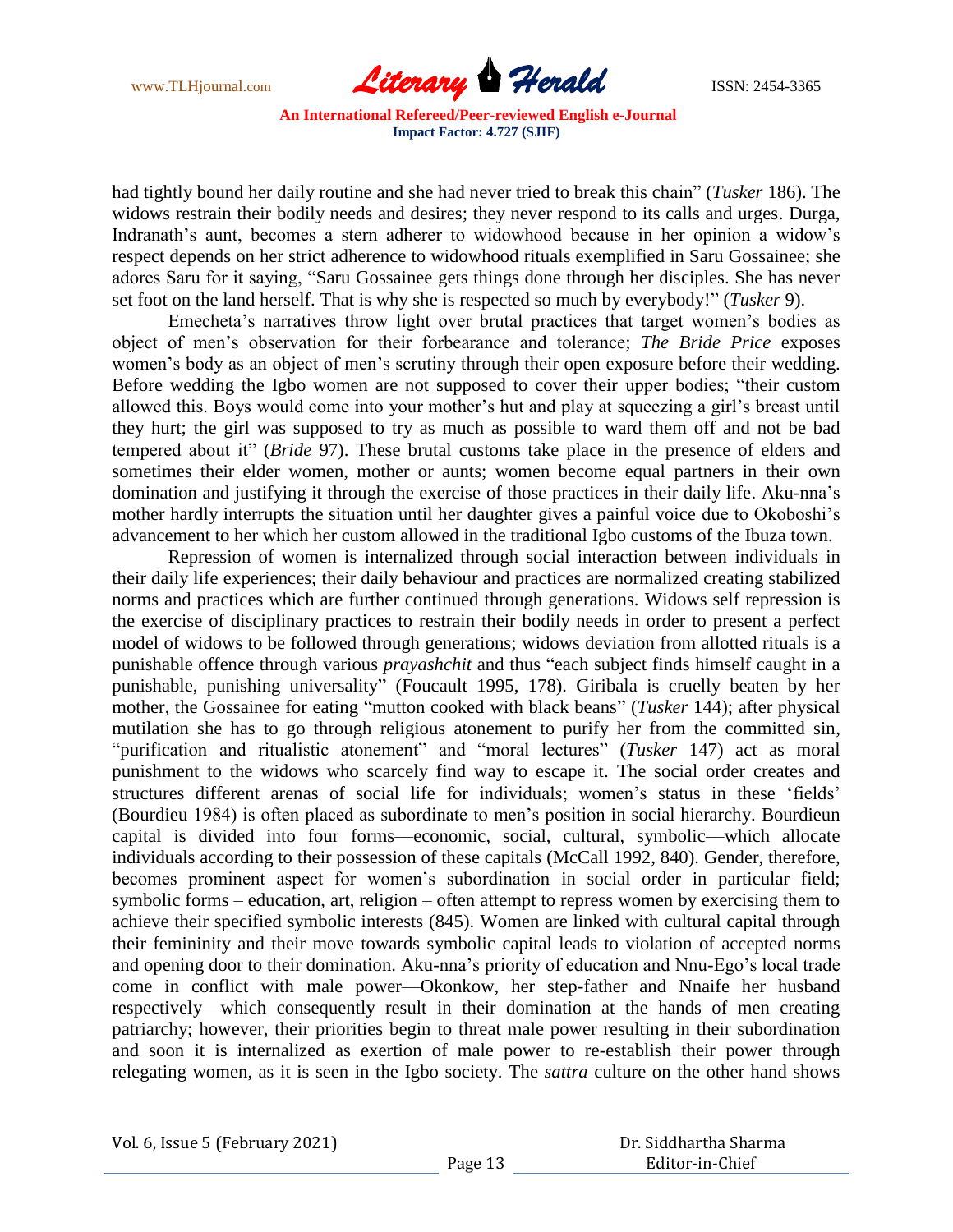

maintenance of particular class domination – landowner and priests – so that they could take their power to the higher authority.

## **Contextualizing women's sexuality through their select narratives**

The identity of a woman is situated and fixed only within the periphery of her body; it is the body that is taken as a site to control her "self", her freedom, and most importantly her right over her own body. Exploring miserable condition of widows in the Amranga *sattra* and in the city of Braj, Goswami reflects upon how women's body is controlled by prevalent practices and rituals related to widowhood; the unmarried women's body is also the locus to practice patriarchy by the male authority. The "menarche" not only begins women"s sexuality but it also provides an opportunity to control their being only as a body. Through her female characters, the author shows the patriarchal nature of 'menarche'; it is "a 'significant' developmental event – with no male equivalent – signaling "womanhood" and "femininity"" (Lovering 1996, 14). Elliman and Giribala are supposed to get married before having their first menstruation because it is the process that makes a woman aware of her own body and exposes its complicacies; the fear of having gossips of her daughter"s "first signs of menstruation" (*Tusker* 33) around the *sattra* forces her mother, the Gossainee to get her daughter, Giribala marred to the man she never wanted to. Therefore, they are soon to be handed over to a man who will control her body sexually without leaving any opportunity to explore it by themselves and knowing themselves. Widows are supposed to lead a life of renunciation without giving voice to their sexuality; Giribala (*The Moth-Eaten Howdah of the Tusker*) and Saudamini (*The Blue-necked God*) are not allowed to have affair with Mark Sahib and Christian lover respectively. Emecheta also shows women's subjugation by utilizing and manipulating women's sexuality; Aku-nna is supposed to get married soon after attaining her first menstruation, "she had been told about it often by her mother and she knew the responsibility that went with its" (*Bride* 92). It has turned her into a "fully grown" woman who is to be married off by her mother and by the man of her people"s choice and any deviation from it s not acceptable. The Igbo patriarchy functions under the garb of her parents; she thinks, "*How simple our lives would have been but for the interference of our parents*, she mused" (139).

Emecheta"s narratives are structured to contour prominent practices – bride price, slavery, polygamy – that primarily target women's body; her female characters "have highlighted the ambiguities and the shifting nature of the concept of gender in many African societies" (Hackett 2000, 239). Goswami showcases scriptural and religious practices that constraint women"s body and its needs; Saudamini"s mother, Anupama expects her daughter to do religious *parikrama* of the god because it could distract her from her bodily and desires and needs, the narrator says, "Anupama could hardly bear to think of the "inner mind", or "the soul"s door", of a girl of such tender age…[she] also thought about the long and difficult route of the parikrama, a route of more than sixteen hundred dusty and difficult miles!" (*God* 49). Young widows are subjected to various forms of sexual and bodily exploitation because without their male-counterpart young widows are considered more vulnerable to such exploitation; the narrator broods over an incident – "Like butchers examining animals before buying them, the young men would make these young widows strip off their clothes in order to examine their bodies thoroughly and make sure that they were without any blemishes" (*God* 8). Their bodies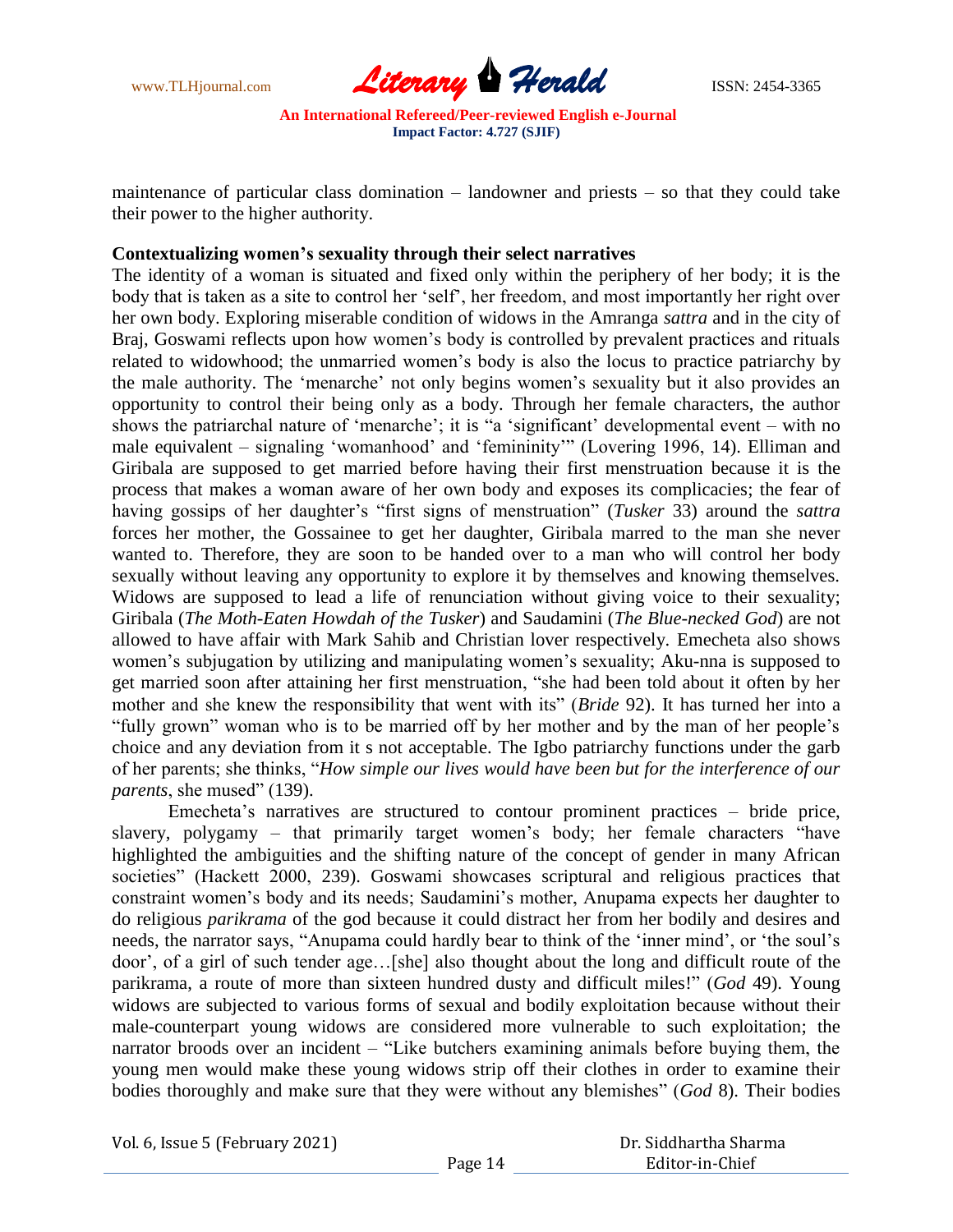

are scrutinized to ensure the delicacy of their bodies; moreover, majority of the young widows are forced to find a "safe" and suitable accommodation with priest to evade from the piercing eyes of the swindlers and vagabonds – "Many priests had kept destitute widows in their rooms….both parties benefitted by this arrangement. The poor women were assured that there would be someone to see to their needs when they died and the priests had their work done and their housekeeping" (*God* 37). Starving widows in the pious city of Brajdham had only one wish in this world – survival and their "moderate" burial after their death; their hunger actually is not only embodied to their physical appetite but it also refers to their sexual hunger as well by which their body was deprived of. Their miserable condition is paralleled to that of prostitutes; the young widows are treated as pious prostitutes similar to devadasis who were only to serve the priests of the temples in Brindavan. Both writers throw light over female sexuality that is used by the male authority – patriarchy in the Igbo society and scriptures or religion in the Assamese *sattra* – to construct female subjectivity in their daily life experiences; "female subjectivity is normalized and subordinated by the everyday bodily requirements and vulnerabilities of "femininity"" (Bordo 1993, 186). Women"s body is therefore the locus, the instrument, or the site of "social control"; their femininity is the chief aspect of female subordination that constructs female subjectivity under the periphery of patriarchal world and the target is always female sexuality either by promoting heterosexuality or conventionality of their bodies.

### **Reclaiming women's sexuality through resistance**

Resistance is a tactful exercise of counter-power to oppose the existing power rater than challenging it through an alternative; it is considered various modes of individual appropriation to accommodate with prevalent power-structure. Foucauldian power-relation explores the idea that "where there is power there is resistance" (Foucault 1978); resistance, therefore, is an effect power which productive and yet allusive. Resistance is, indeed, an exercise of power in Foucault's notion of power; however, de Certeau's theory of practice determines resistance as a 'tactic' or tactics which "capitalize on its advantages, prepare its expansions, and secure independence with respect to circumstances" (1984, xix). Nevertheless, James Scott's notion of "everyday resistance" (1989, 33, 36, 37, 40) has brought an innovative aspect to resistance studies; however, his analysis is based on peasant studies; it has provided an ample scope to implement it in their day to day life. He has employed the term 'hidden transcript' to execute individual actions that take place "offstage", beyond direct observation by powerholders (1990, 4). Everyday forms of resistance, direct opposition by disguised resisters, hidden transcripts, and discourse of dignity constitute prominent forms of resistance under which my interpretation and analysis is based; de Certeau"s "tactic" practices and Foucauldian resistance within power structure have helped the analysis move a step further in post-structuralist approach.

Aku-nna realizes her inability to adjust in the traditional Ibuza town; she is constantly disturbed by her mother"s acceptance to her inheritance as a second wife to her uncle, Okonkwo. Prioritizing her sexuality, she is determined not to marry man of her family"s choice and proceeds to develop her relation with Chike, her teacher and an *osu-slave*<sup>vi</sup>. Her resistance to adherence to the Ibuza traditions and customs is exemplified in her resistance to marry a freeborn<sup>vii</sup> as she is; by marrying Chike she intends to prioritize her body, to oppose her traditional family and her imposed identity as a free-born of the Ibuza town. She says that she is marrying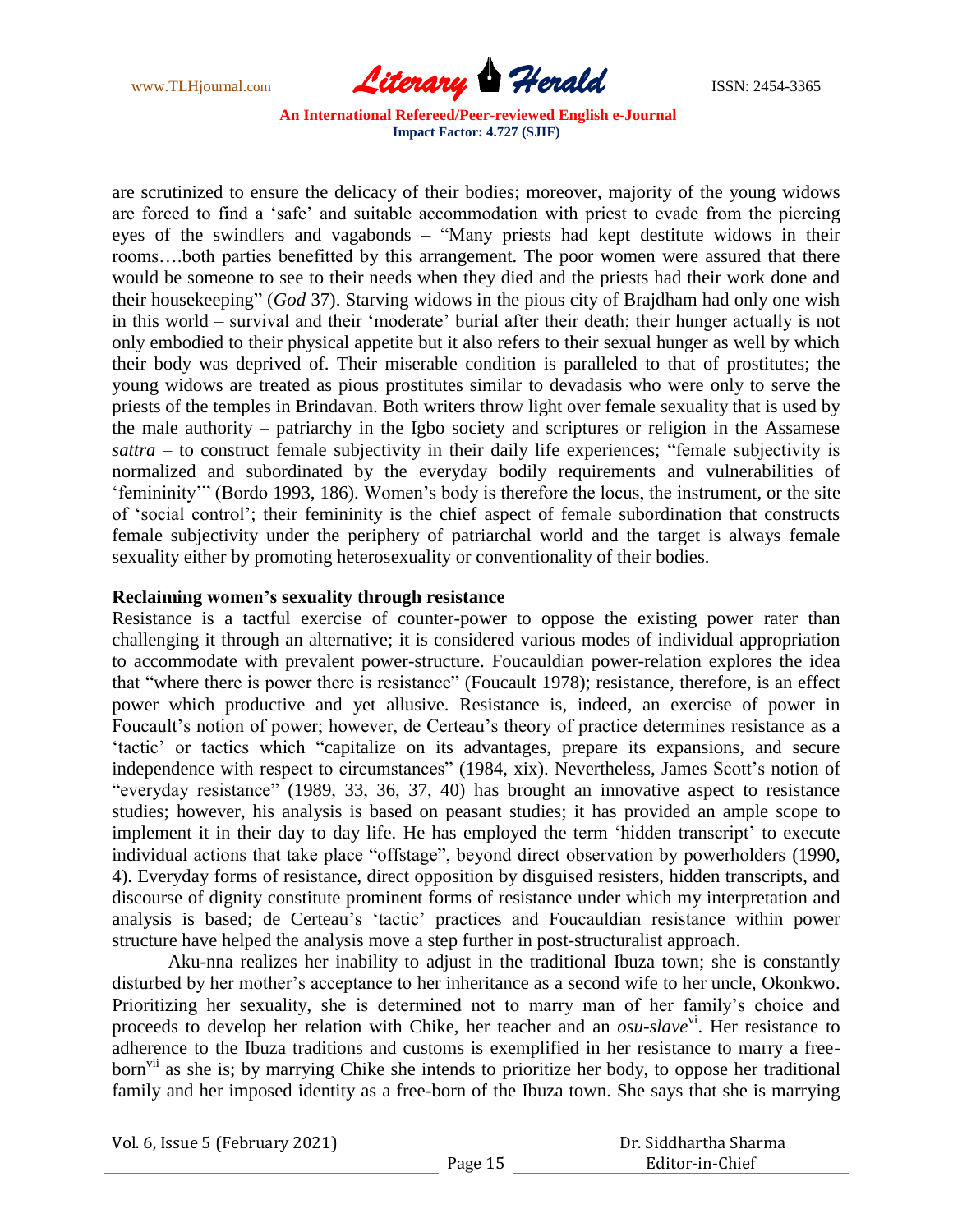

him for many reasons exploring them as ""— your kindness, your understanding and respect for people, and the fact that you are suffering too, I mean your whole family. Oh, I don"t know –– I want to marry you for many, many reasons which I feel in my heart, although I can't name them all"" (*Bride* 149). Her inter-caste marriage manifests her resistance to her identity, her family, and most significantly to voice her sexuality; however, her marriage is a challenge to existing Igbo structure and try to exercise her own power. She wishes to marry the man who she feels for sexually and Chike is the man she marries by accepting her sexuality. Her resistance is a sort of adjustment in the prevalent power structure; she does not replace it with the new one because she follows the Igbo custom of bride price that her husband, Chike decides to pay her father, Oknokwo who refuses to take it. Aku-nna"s abduction tries to chain her sexuality to man who is not physically efficient to take on her sexually; her resistance reveals her efforts to resist physical domination and mental humiliation at the hands of Okoboshi. Linguistic form of resistance is exemplified in her bold speech and utilization of social chastity for women to protect her from his cruel advancement; she says, ""Do you want me to tell you when it started? I'll tell you. That afternoon at school, that day when you and your friends made me cry. Yes that was the day. . . . Yes, have you heard our results? I passed. And you failed," she taunted" (*Bride* 138). Her speech is enough to shatter his male-ego and to bring him to his own humiliation at the hands of a frail woman; moreover, it worked as mental humiliation to his self and his very being as a man.

Nnu-Ego"s resistance is seen in her refusal to be a house-wife at her husband, Nnaife"s home in Lagos; she establishes herself as a self-independent woman by running a small trade: "She learned early in their married life to economise, since Nnaife earned little" (*Joys* 48). Her resistance is in part targeted against her subordination to commodity at her home that she attempts to resist through her local trade. On the other hand, Adaku resists her domination being an inherited wife at Nnaife"s house; she does not get any financial support at his house and she decides to end her domination by accepting a life of prostitute, "I"m leaving here tomorrow with my girls. I am not going to Ibuza. I am going to live with those women in Montgomery Road. Yes, I am going to join them, to make some of our men who return from the fighting happy" (*Joys* 168). Her decision to prostitution suggests her resistance to her humiliation due to brutal system of polygamy; prostitution is not only a solution to her polygamy but also a financial security to her own. Nnu-Ego resists to being an independent woman with local trade and discarding her womanhood; her adherence to her motherhood exemplifies her resistance to discard the traditional Ibuza custom of adoration to motherhood. However, it is important to note that, Nnu-Ego is not able to voice her sexuality in spite of knowing the reality that womanhood and motherhood are male-creation that chains her identity; she says, "I am a prisoner of my own flesh and blood. Is such an enviable position? The men make it look as if we must aspire for children or die….We women ascribe to that law more than anyone" (*Joys* 187).

Widows" resistance to renunciation is exemplified in the characters of Giribala, Saru, and Saudamini; women's bodies are subject to 'social conditioning' and 'normalisation' that can be "arranged, re-arranged, constructed and deconstructed as we choose" (Bordo 195, 196). Saudamini's relation with Christian youth is her resistance to widowhood rituals that require renunciation of body; her affair also shows her resistance to self-restraint to her bodily needs that she voices through her relationship. She also explores her body through her wandering with Charanbehari; she asks him, ""Why do you not feel any desire for me? People say that I have not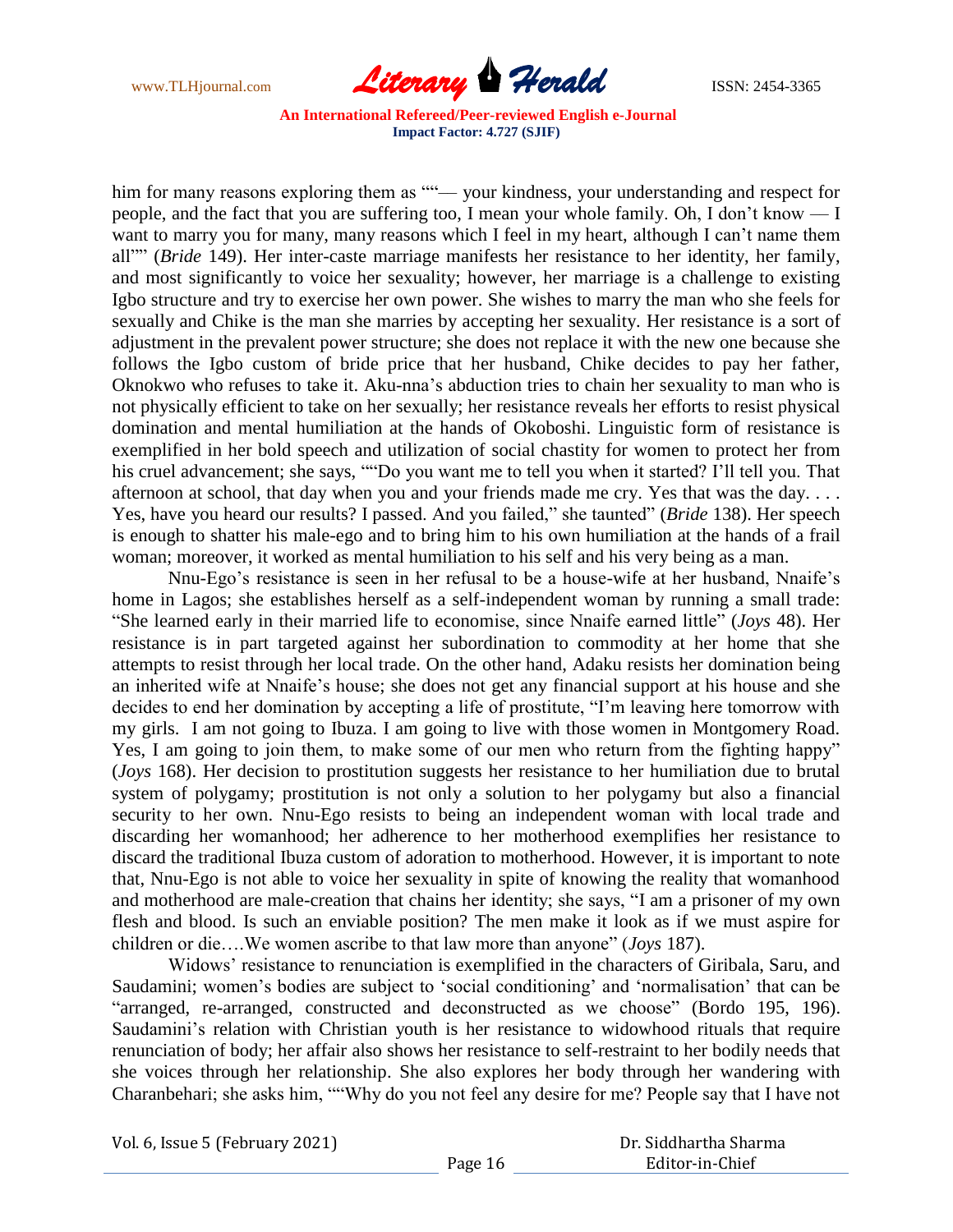

yet become like those old dried up women….Tell me don"t you feel any…."" (*God* 78). She decides to comprehend her body and its sexual urges that stand as hindrance to her husband, Subroto's memory deeply attached to her. Indeed, it is her husband's memory that debars her to respond to her bodily urges; her bodily exploration is a stern opposition to his memories standing on her way to accomplish it. Giribala is not ready to spend her entire life on boiled food and attempts to break rituals set for widows; "she forgot everything….religion and rituals, wisdom or restraint….she started gulping it down in great haste…." (*Tusker* 144). Saru also does not establish any physical contact with Mahidhar Bapu but she watches him fearlessly and without any shame; a "ripple of excitement would pass through her body whenever he came near her" (*Tusker* 77). Withdrawing her restraint, one day she "glanced again at Mahidhar"s body. The colour of his skin now resembled the dazzling brown colour of the mud on the bank of the Jagalia river. She suddenly longed to touch him…." (*Tusker* 105). Moreover, she does not restraint her bodily urges while having a glance of Vishnu Ojha; "she had watched Vishnu Ojha, her eyes fixed on him, bewitched by the graceful, sensuous movements of his arms and body" (*Tusker* 216). Her resistance to restraining her sexuality shows her opposition to widowhood but it also suggests her accommodation to that very existing power structure; her watching and resistance to physical advancement suggest that accommodation and her voice because "smelling food was almost as good as eating it" (*Tusker* 141).

Both writers have tried to show how women resist prevalent norms and customs; Emecheta explores customary and disciplinary subordination while Goswami throws light over cultural oppression. Resistance of women characters articulates their voices in different ways at different circumstances; their everyday resistance is exemplified in their endeavours to voice their sexuality and individuality through self-practices. Nevertheless, Goswami has also brought other aspect into consideration that subverts women"s voices; suicides at the hands of women subvert their voices in blunt attack on the social evils targeted to their subordination. Giribala and Saudamini commit suicide to end their oppression in the society where rituals are instrumental in their domination. Giribala decides to end her life to evade the ritual oppression of widowhood and its renunciation – rituals, *prayashchit*<sup>viii</sup>, moral lessons, and purification that target her body to its humiliation. When she is caught with Mark Sahib by her people, she is asked by the priests to purify her body before entering her home because she is the daughter of the Gossain, the present *adhikar*ix; to her, atonement is a torment and she says, ""Start the fire I will come out<sup>""</sup> (*Tusker* 301), however, the reality is that "without a word, quietly, she went inside, as if she had been waiting for the permission" (*Tusker* 300). Saudamini is unable to comprehend her bodily needs and ends her life in the midst of stormy waves in order to get rid of her own body which constantly demanded a union with male body. After her death her white chaddar emerges out of the river as coloured with married woman"s cloth; stained chaddar gets entangled with a married woman"s shawl which leads to many scandals at the hands of inquisitive visitors. Suicides, therefore, in women"s issues represent individuals" capacity for resistance and provides with a path "to escape from state of oppression" (McNay 1992, 173). The truth is that by ending her life, Giribala and Saudamini are able to evade the confrontation to their oppression but they could not resist the scandals that continued after their deaths; therefore, their suicides subvert their voices in present social structure that hardly allows any changes in their submissive voices.

Vol. 6, Issue 5 (February 2021)

 Dr. Siddhartha Sharma Editor-in-Chief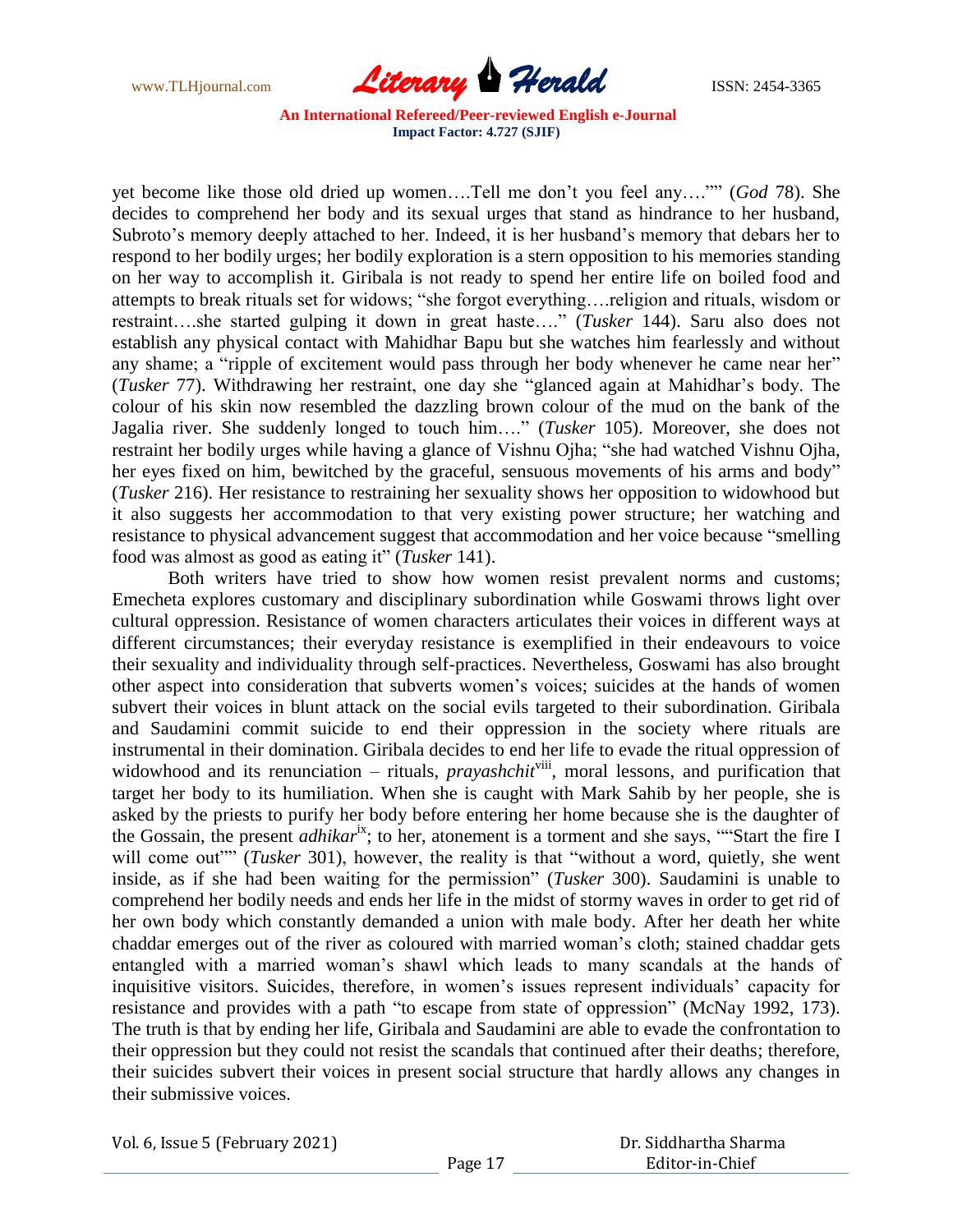

#### **Conclusion**

Repression is the exercise of power through which individuals hold control over other individuals and which allow the powerholders become powerful by making others powerless. Maintenance of control becomes the fundamental issue of powerholders that establish their permanent control in social order; however, that maintenance keeps on shifting because of shifting nature of power from repressor to resisters. Women"s voices are articulated through their resistance which brings their voices through inversion and subversion of their voices in that social order. The Igbo society is bold enough to provide their women voices through their local trades and different social organizations such as women"s associations and secret societies yet their domination under the umbrella of traditional Igbo customs and cultural rituals remain on the floor. In the similar way, socio-cultural subordination of women in the *sattra* culture of Indian society reveals that the realization of their repression will have their voices from the bottom. Goswami uncovers the truth that "rules and customs laid down a thousand years ago y such personalities like Manu, Parasar, Brihaspati and others have now becomes covered with the dust of time….[b]ut the truth has remained the same, and neither Rik, nor Manu, nor Parasar nor anyone else, has been able to influence or change the Truth" (*God* 122). Both the writers, therefore, through their narratives reflect on how women can challenge their subordination in prevalent socio-cultural domination; their narratives, therefore, present that their resistance is the best way to articulate their voices. However, both writers' narratives end in defeat; Goswami's female protagonists commit suicide while Aku-nna dies after first child-birth which reinforces the superstition of the paid bride price and Nnu-Ego dies alone – after reaching the old age and giving birth to nine children – and none of her family members are there to see her last time. Nnu-Ego remains chained within her motherhood and dies with that chain without regretting on her fate that she consciously accepted as her own creation. Their bodies remain chained even after their subsequent deaths; the writers through their female protagonists interrogate the possibility of independence of women"s body and they question is really there any way unchain their very being and their true "self"? This question remains unanswered and complicated which attempt to shackle women even in the contemporary and free world where an "illusionary" equality pervades. Nevertheless, women succeed in exercising their will to attain her desired goals through everyday resistance that helps them understand their body and create a new identity out of it through "self" practices.

#### **Notes**

l

<sup>&</sup>lt;sup>i</sup> Sattra and *namghar* are two prominent institutions that propagated Vaishnavism in Assam. It is a "Vaisnaivite monastery founded by Vaisnava saints of Assam" (*Tusker* 348). In Assam, there are many local *sattras* that control major activities of the Assamese society (S. Sharma 2001, 265)

<sup>&</sup>lt;sup>ii</sup> The Igbo people cover majority of the southeast Nigeria and they are united by Igbo language, customs, and life style.

iii Age-grade associations are composed of age-companies, formed among boys from the ages of thirteen and fifteen years (Ohadike 1996, xxv).

<sup>&</sup>lt;sup>iv</sup> In the Igbo society, a man's status is reckoned on the basis of titles that he owes, for instance, Obi, Eze, Nwe, etc.

v Foucault, in *Discipline and Punish*, has enunciated the notion of "docile bodies" that result from the disciplinary practices.